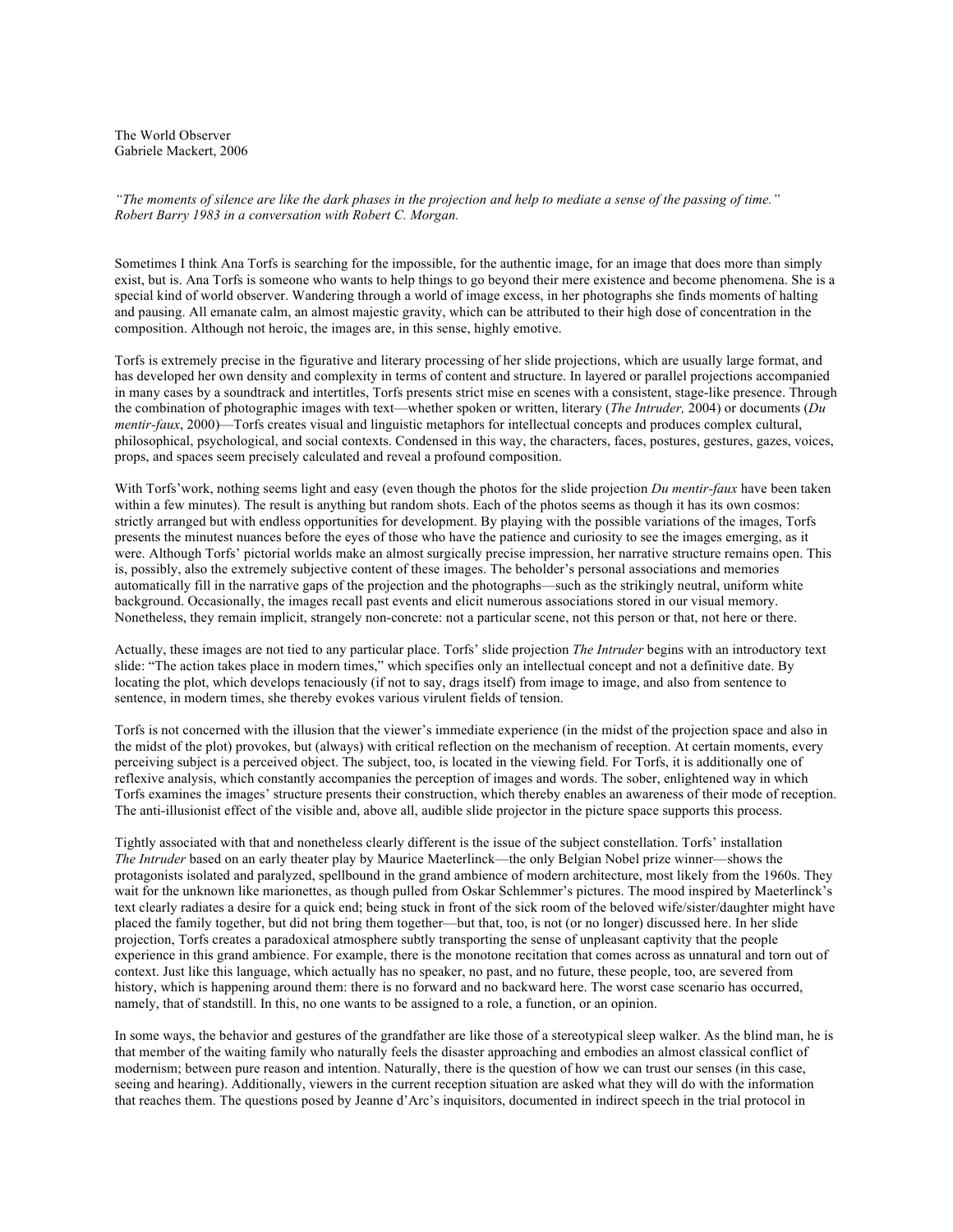*Du mentir-faux,* provoke something similar: "Interrogated if the saints which appeared to her had hair," "Interrogated how they spoke if they had no limbs," "Interrogated whether she had held or kissed the crown," etc., are there on the intertitle cards, hinting at the silent film era. The more detailed the questions, the more absurd seem the criteria, intellectual interests, and dogma of belief that they stand for. Is this the way to track down the truth?

The modernists and their successors torpedoed images with system, with collage and juxtaposition, with appropriation and variation. They deconstructed a lot. They confronted images with text and inquired about seeing or actually reading. They stopped the images and confronted them with unhurriedness, for example, or with movement or standstill. Since her studies in Brussels, where she realized her first work on the theme of Jeanne d'Arc with the video *Jeanne la Pucelle*, (1987) and since the making of her feature film on 35 mm *Zyklus von Kleinigkeiten* (1998), Torfs has fallen back on cinematic images only for her web project *Approximations/Contradictions* for Dia Art Foundation (2004). At the moment, her work focuses on photography, yet that is not to say "still images." Torfs allows the images to flow extremely slowly into one another or follow from one another. At times the differences in the successive images are minimal, giving rise to the impression of a slight movement. Even *Du mentir-faux*, where the portraits are broken by intertitles exhibits this dynamic. Elsewhere, in *The Intruder*, there are scene changes like in film. The projection's narrative thread does not develop from the illusion of movement, but from the individual images' inherent depth of movement.

For Torfs, cinematic experience is fundamental. Perhaps it is possible to say in the words of her fellow countryman Marcel Broodthaers, who not only led the way for many Belgian artists but also has a particularly strong presence and has thus left a difficult legacy: "The starting point for my perspective is an understanding of film that rejects the concept of movement. The film strip is a site for the preservation of ideas."(1) This also corresponds with Broodthaers' definition of slide projection as "photo-film," which expresses the idea of non-static photography not only in a transferred sense, and develops from the area of photography. In that slide projection already sets the photographs in rhythmic motion, this suggests a context of meaning for the image's internal communication and inquires into the possibility of producing sense. For Broodthaers, cinema is a laboratory in which we are able to experience time and movement as having become constituents of the figurativeness itself. Cinematic thought will be carried further there where the image rests, where it is contemplative, for example, in the intensified presence of pure acoustical or visual situations in modern film since neo-realism. Here it is about images that are not simply poor imitations of the halting of movement, but rather, that make present dimensions of time that the movement is, for its part, an expression of. The individual take becomes independent from the greater context of meaning of a (linear) narrative. In that, the intervals between images gain in importance. This implies a reflection of time, which, as a separate dimension of representation, likewise becomes more independent since it is no longer tied to a movement.

When the moving image approaches the unmoving, the viewer is confronted with the time of his or her own film experience. Variations of unmoving images fluctuate between film still, tableaux vivant, and painting. This leads to an intensified reflection on cinematic representation and to the film's three-dimensionality. Such an approach to the three-dimensionality of the unmoving image necessarily refers back to the time-relatedness of cinematic representation. The stilling of the picture clip, freeze frame, seems to be the filmmaker's reconciliation with the film's traditional 24 images per second. Jean-Luc Godard even claimed that it is the truth: "Photography is truth. Cinema is truth twenty-four times per second." (2)

Gilles Deleuze understood cinema as a history of thinking images: cinematography as mental and creative apparatus. In the midst of these processes, cinema enables an intensified understanding of a reality that it has had a part in creating—that of modernity. Deleuze shows that cinema does not function by presenting us with unmoving images and, additionally a process for embossing them with movement, but instead, delivers a movement-image directly. He shows that cinema erases the psychological difference between the mental reality of the image and the mental reality of movement. The cinematographic images are neither "permanent settings" like the forms of the classical world, nor "unmoving cuts" of the movement, instead, "moving cuts"; images that move. Deleuze thereby called them "movement-images." (3)

Giorgio Agamben expanded this analysis and in his text "Notes on Gesture," from 1992, attempted to show that Deleuze's statements concern even the status of the Modern image. Da Vinci's *Mona Lisa* and Velasquez's *Las Meninas*, too, must accordingly cease to be considered unmoving and eternal forms. They can be considered fragments of a gesture or photograms of a lost film, which is the only place wherein they truly make sense. "And that is so because a certain kind of *litigatio*, a paralyzing power whose spell we need to break, is continuously at work in every image; it is as if a silent invocation calling for the liberation of the image into gesture arose from the entire history of art." This hereby destroys the mythical rigidity of the image. It is no longer possible to talk of images, but only of gestures. "Every image, in fact, is animated by an antinomic polarity: on the one hand, images are the reification and obliteration of a gesture … on the other hand, they preserve the *dynamis* intact … which is not at all an immobile archetype as common interpretations would have it, but rather, a constellation in which phenomena arrange themselves in a gesture." (4)

With her works, Torfs moves in this field: the perceptive blind person, but also the visionary heroine from *Du mentir-faux* are such points of crystallization, the two counterparts in *Elective Affinities*/*The Truth of Masks* (2002) who move through a broad palette of different performances, or also the photographs from the series "à …à…aaah!", which have arisen in recent years and have now been put together in a new arrangement for the GAK Bremen exhibition. And there is always the suspicion that like in